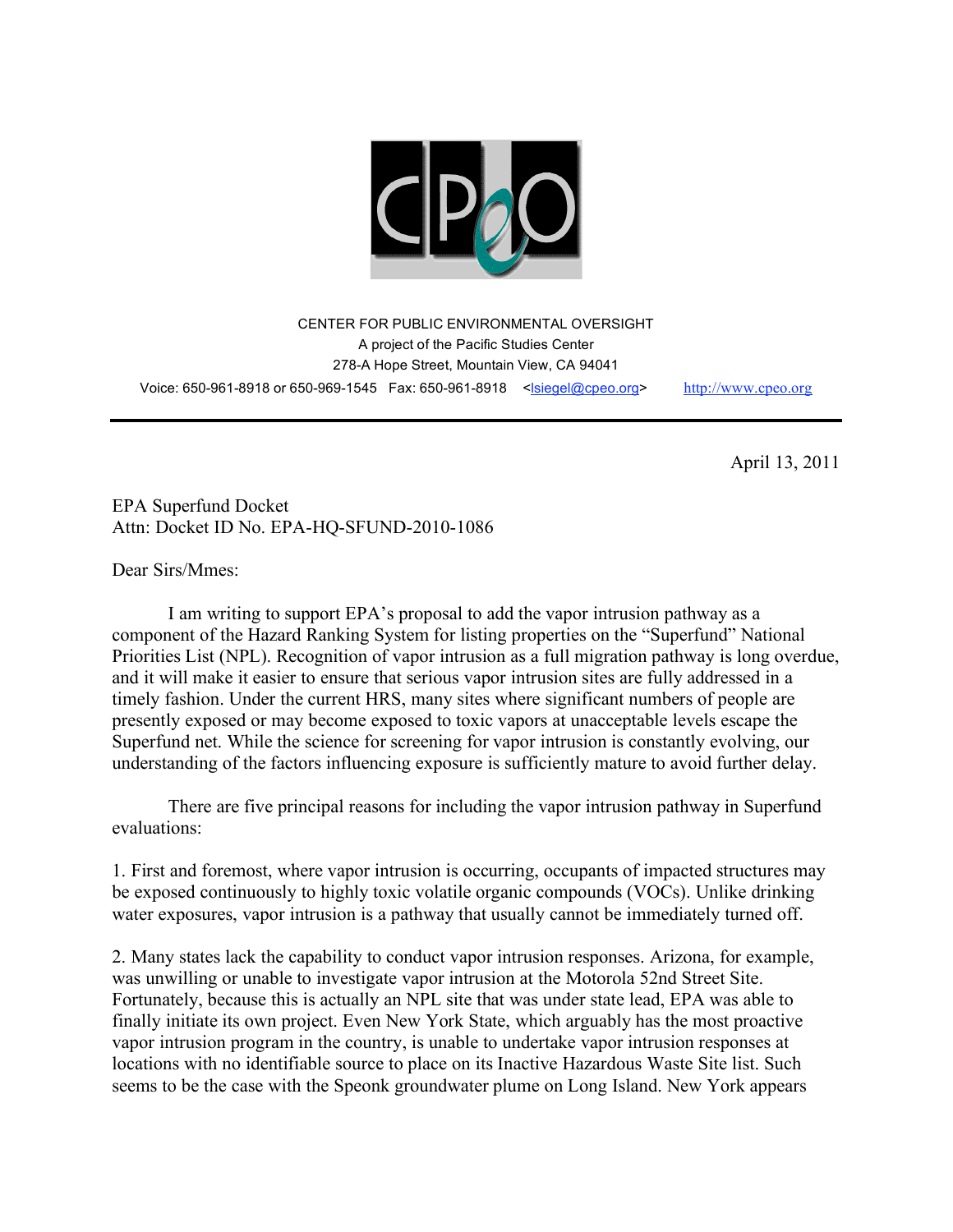reluctant to hold property owners, such as the owners of the former factory at 2350 Fifth Avenue, in Harlem, responsible for off-site vapor intrusion investigations.

3. Vapor intrusion sites that are not on the NPL are sometimes subject to unprotective indoor air action levels. The state of Nevada, for example, relies on EPA's Regional Risk Screening Levels for PCE, but its (excess lifetime) cancer-risk goal is one in 10,000, not the more appropriate onein-a-million used in neighboring California. Similarly, EPA's Emergency Response program, which still includes the investigation at the CTS Asheville site in North Carolina (recently proposed for the NPL), is also limited to a one-in-10,000 cancer risk standard. Furthermore, New York State's protective approach to TCE does not apply to PCE, because state standards are still based on old findings that did not recognize PCE's carcinogenicity.

4. Inclusion of major vapor intrusion sites will make it easier to move beyond mere mitigation (such as sub-slab depressurization), which should be considered a temporary measure. On the NPL, vapor intrusion sites will be subject to strategies for permanent remediation of the soil and/or groundwater that serve as the source of the offending vapors. For example, at the MEW Superfund Study Area here in Mountain View, EPA's Second Five-year Review recommended accelerated remediation because of the continuing potential for vapor intrusion. The authorities associated with listing will also make it easier to continue operations and maintenance, monitoring, and public notification for the life of the contamination. There are also many sites, such as Carver Day Care Center, Evansville, Indiana, where vapor intrusion is recognized—as evidenced by evacuation and closure—but plume delineation has not yet occurred. The listing process should help such investigations to move forward

5. EPA's inability to conduct vapor intrusion investigations at sites where there is no other pathway means that large numbers of people in major cities such as New York, Philadelphia, and San Francisco are likely to be unacceptably exposed to highly toxic vapors from unidentified VOC groundwater plumes. These "rogue" plumes, often detected by accident, are usually unrecognized because local aquifers are not used for drinking water. **Therefore, there should be a mechanism for addressing densely populated urban areas with a large number of unknown sources through the Superfund program, because of the magnitude of the risk.**

As with other pathways, not all vapor intrusion sites merit inclusion on the NPL. As with the groundwater pathway, the scoring of vapor intrusion sites should consider the magnitude of the source and the number of potential receptors**. I suggest, in addition, that there be a "bonus" score for structures with essentially involuntary occupancy, such as schools, hospitals, and detention facilities. Even workplaces where those exposed have no say in approving or rejecting mitigation may deserve bonus scoring.**

The root-mean-square algorithm for combining pathways into a single score seems like an appropriate method of allowing either a single pathway or a combination of pathways to qualify a site for the NPL, but as the number of pathways increases, I suggest that EPA conduct sensitivity analysis to ensure that sites that have qualified in the past retain their scores, as well as ensuring that vapor-intrusion-only sites not be kept from qualification by the absence of other pathways.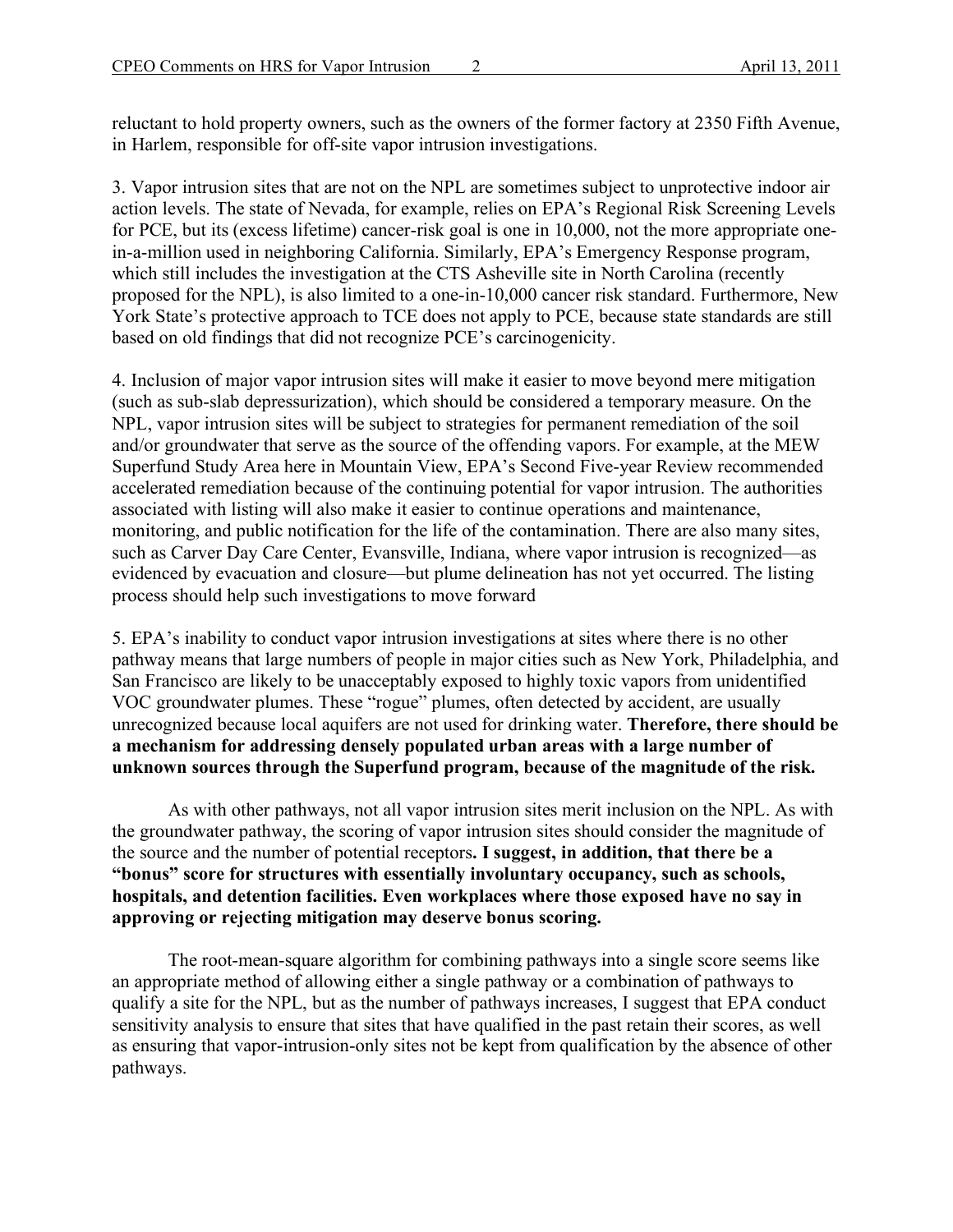Furthermore, it should also be recognized that not all sites that score high enough for listing are likely to be placed on the NPL. If already being addressed satisfactorily under other EPA or state programs, then listing may be deferred. In such cases, the existence of a qualifying score serves to remind all parties that listing could occur if the existing programs become ineffective.

While the Summa canister with laboratory analysis is the "tried and true" technology for sampling indoor and subsurface vaporsk, new technologies are emerging, including passive samplers and real-time/near-real-time sensors. **Therefore, the HRS should allow flexibility in sampling technologies and strategies. However, sampling should include "worst-case" events, in which buildings are sealed and unventilated.** Otherwise, results could simply show ambient concentrations. I remember visiting a home in Tallevast, Florida where residents said their home was sampled with the windows open. Under such conditions, it's unlikely that vapor intrusion would ever be detected. Of course, sampling may also include non-worst case scenarios in addition to worst-case. I analyzed data from Information Technology High School, in Long Island City (Queens, New York), which was sampled with the ventilation system on and with it off. The data showed elevated levels of PCE inside, but it also convinced me that the source was outdoor air, not the contaminated subsurface. Worst-case sampling should also consider climate. While the heating season is generally indicated in the Midwest and Northeast, other times of year may be appropriate elsewhere.

**In most cases, the driver for action—and thus listing—should be exceedances of the 10-6 excess lifetime cancer risk exposure standard for the contaminant or contaminants of concern.** It is reasonable to set a higher threshold for occupational scenarios than residential scenarios, but it is not appropriate to "risk away" the exposure by assuming that the receptors will only be exposed for a limited number of weeks, months, or years, because unfortunately in our modern society even those who move away may be exposed to the same or similar contaminants in the future.

**EPA's listing strategy should not be dependent upon existing proof that people are being exposed to unacceptable VOC concentrations in their indoor air, because such data has rarely been compiled.** Instead, it should accommodate three scenarios:

1. At sites where data has already been collected for the purpose of evaluating the vapor intrusion pathway. At such locations, where soil gas and indoor air concentration data is already available, screening should consider both established and potential vapor intrusion. I recommend a matrix similar to those used by New York State to determine actions at vapor intrusion sites. Instead of taking action based upon a single number, New York has tables in which the rows represent subslab soil gas concentrations and the columns represent indoor air concentrations. Either a high level of the contamination in the soil gas (indicating potential exposures) or a high level in indoor air (indicating confirmed exposures) can trigger a response, or a combination of moderate levels in both media can trigger a response. Similarly, the HRS score could be boosted by high VOC concentrations in soil gas, high VOC concentrations in indoor air, or moderate concentrations in both.